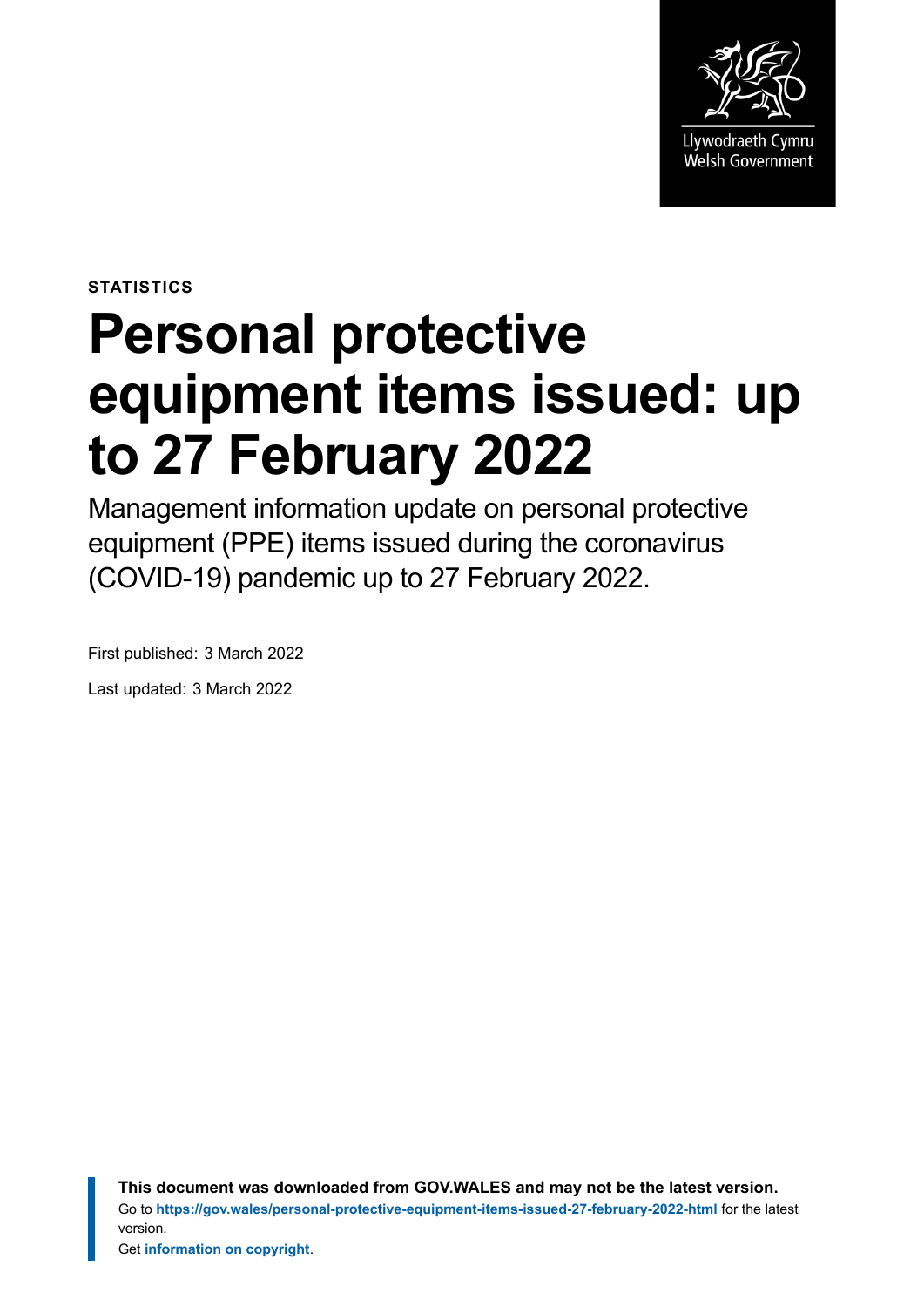# **Contents**

#### **[Main results](#page-1-0)**

#### **[Quality and methodology information](#page-5-0)**

**[Contact details](#page-7-0)**

## <span id="page-1-0"></span>**Main results**

These statistics show the latest number of PPE items which have been issued to the health and social care system in Wales.

- Since 9 March 2020, the NHS Wales Shared Services Partnership (NWSSP) has issued almost 1.3 billion items of PPE to the health and social care sectors in Wales. About 540 million of these were issued to the social care sector.
- In the seven days to Sunday 27 February 2022, almost 9 million items were issued.
- The weekly number of PPE items issued has generally increased from March 2020 reaching a peak of 20.2 million in May 2020. Since then, the number of items issued each week fluctuates but has generally remained around 10 million with the exception of the week ending 28 March 2021 when 31.5 million items were issued.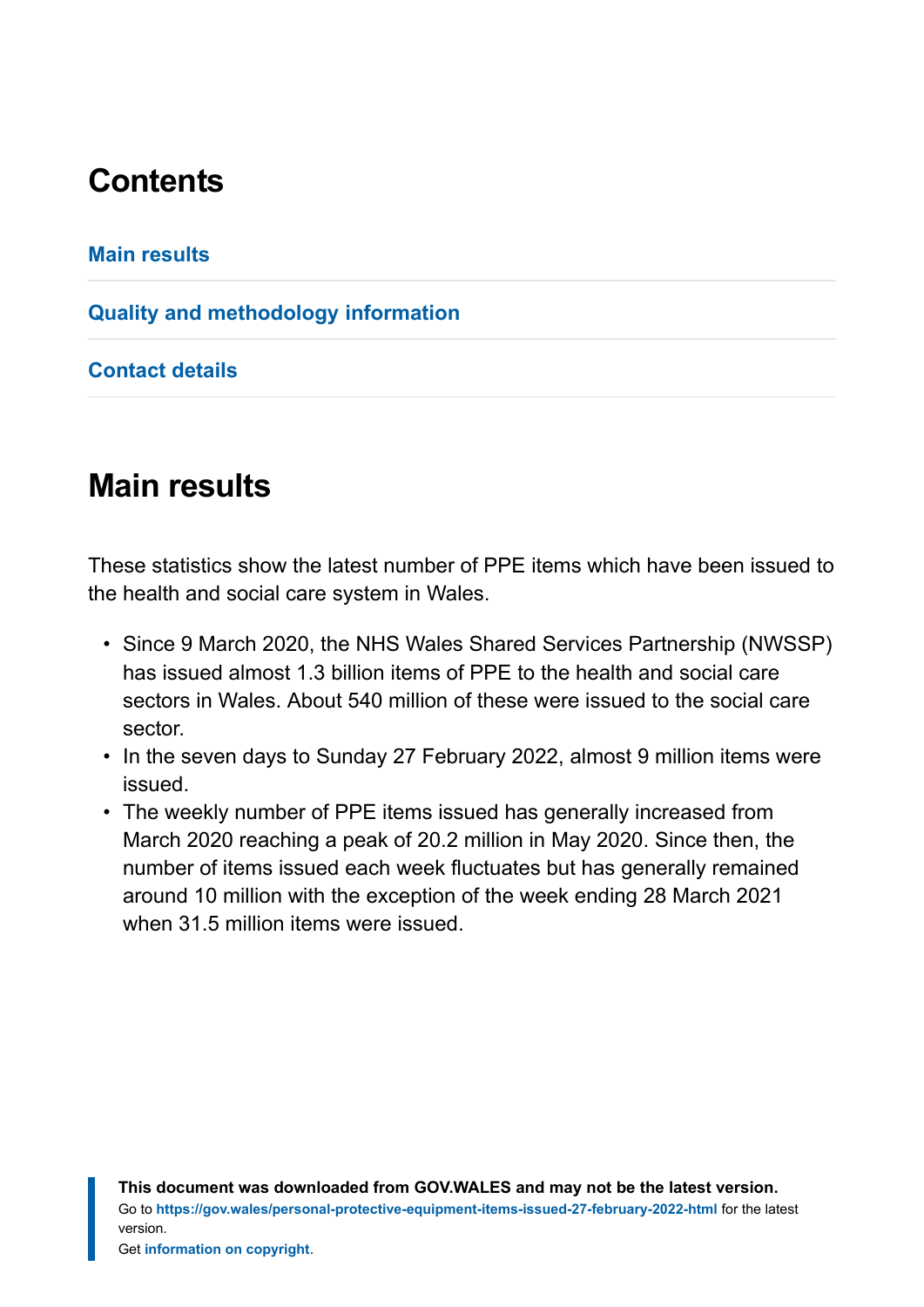## **Table 1: Number of PPE items issued**

| Item                               | <b>Since 9 March</b><br>2020 | In the seven days to 27 February<br>2022 |
|------------------------------------|------------------------------|------------------------------------------|
| <b>Aprons</b>                      | 188,618,850                  | 1,168,550                                |
| <b>Body bags</b>                   | 12,344                       | 36                                       |
| Eye protector                      | 1,640,566                    | 100                                      |
| <b>Type I and Type II</b><br>masks | 1,682,150                    | 11,350                                   |
| <b>Type IIR masks</b>              | 234, 179, 767                | 518,675                                  |
| <b>FFP2 masks</b>                  | 127,134                      | 0                                        |
| FFP3 masks (3M)                    | 4,270,559                    | 21,840                                   |
| FFP3 masks (other)                 | 191,100                      | 0                                        |
| <b>Face visors</b>                 | 7,208,706                    | 10,841                                   |
| <b>Fit test kits and spares</b>    | 6,503                        | $\overline{2}$                           |
| <b>Gloves</b>                      | 719,288,630                  | 5,818,580                                |
| <b>Gloves cuff</b>                 | 1,540,900                    | 1,200                                    |
| <b>Gowns (fluid-resistant)</b>     | 4,040,854                    | 15,904                                   |
| Gowns (other)                      | 879,686                      | 2,694                                    |

**This document was downloaded from GOV.WALES and may not be the latest version.** Go to **<https://gov.wales/personal-protective-equipment-items-issued-27-february-2022-html>** for the latest version.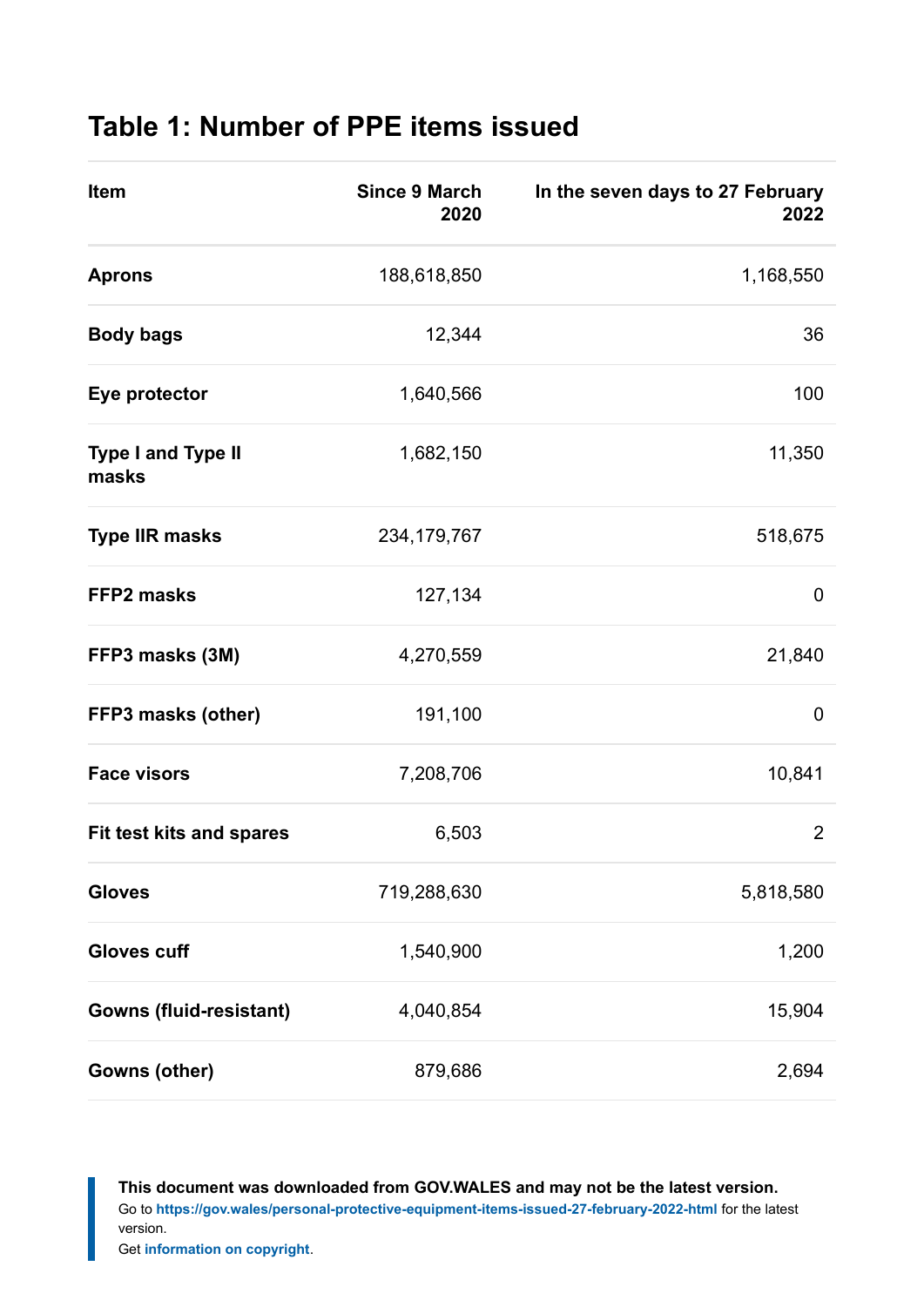| <b>Item</b>               | Since 9 March<br>2020 | In the seven days to 27 February<br>2022 |
|---------------------------|-----------------------|------------------------------------------|
| <b>Hand sanitiser</b>     | 695,386               | 3,956                                    |
| Hand wipes (universal)    | 10,354,400            | 950,700                                  |
| Hand wipes (other)        | 102,593,187           | 199,800                                  |
| <b>Respirator hoods</b>   | 126                   | 0                                        |
| <b>Respirator filters</b> | 35,273                | $\mathbf 0$                              |
| <b>Total</b>              | 1,277,366,121         | 8,724,228                                |

Source: NHS Wales Shared Services Partnership

The reporting of PPE items issued is based on individual units, except for:

- gloves where a unit is reported based on the unit size of a pack
- hand sanitiser where the unit is a bottle regardless of size

Please note: This data is subject to revisions and previous publications are not revised. The latest figures are the most up to date and cumulative figures will include any historical revisions.

From May 2021 FFP3 masks have been split into two categories FFP3 masks (3M) and FFP3 masks (other). These categories provide a further breakdown of stock levels to allow more detailed monitoring and have been backdated to July 2020 in the statistics presented in this release and the associated **[StatsWales](https://statswales.gov.wales/Catalogue/Health-and-Social-Care/NHS-Hospital-Activity/nhs-activity-and-capacity-during-the-coronavirus-pandemic/weeklynumberofppeitemsissued-by-date)** tables.

Table 1 presents the data for the latest week. More detailed tables including the full weekly breakdowns since the previous publication are available on **[StatsWales](https://statswales.gov.wales/Catalogue/Health-and-Social-Care/NHS-Hospital-Activity/nhs-activity-and-capacity-during-the-coronavirus-pandemic/weeklynumberofppeitemsissued-by-date)**.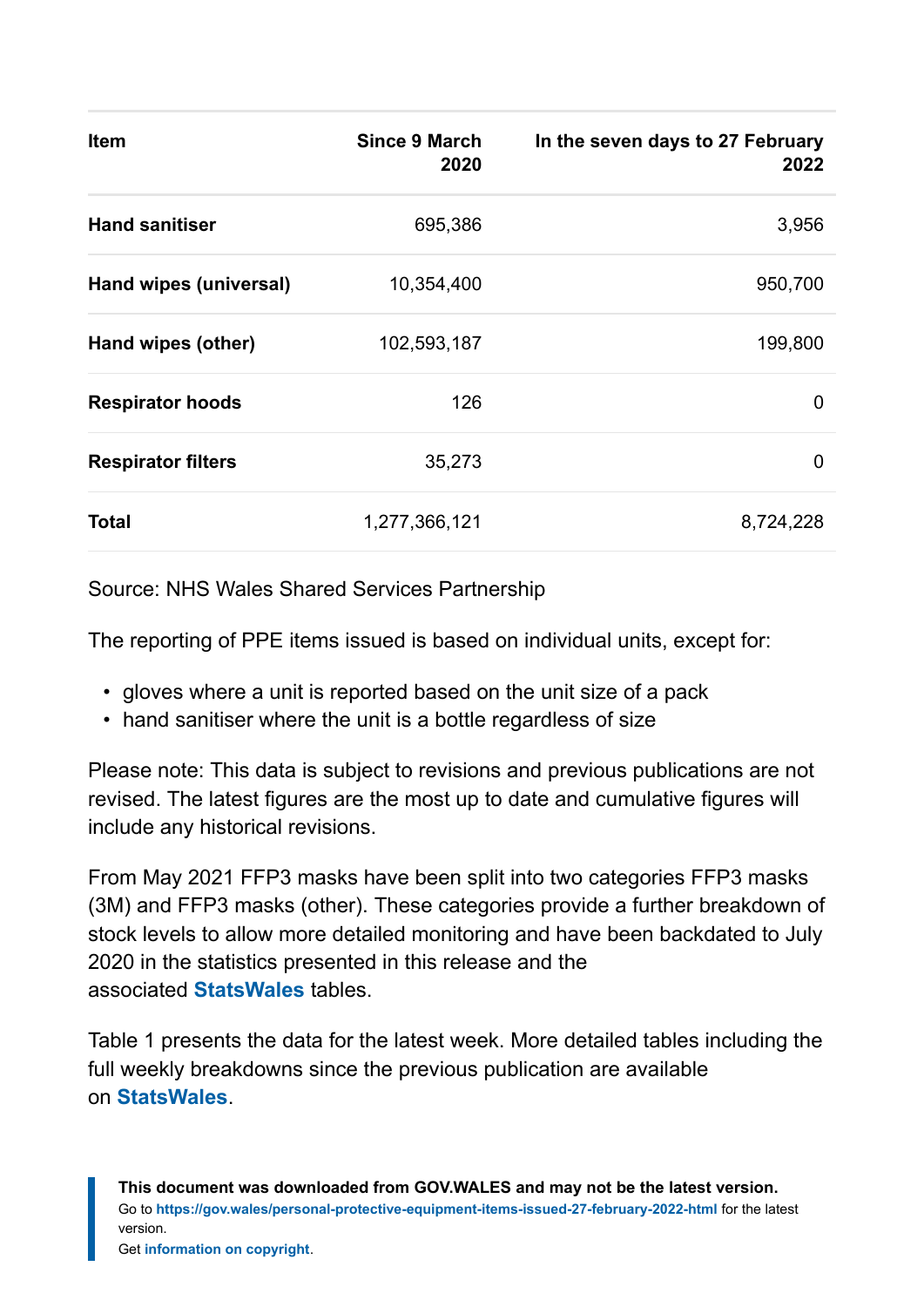

## Chart 1: Weekly number of PPE items issued since **9 March 2020**

Source: NHS Wales Shared Services Partnership

Fluctuations in the weekly number of PPE items issued occur when local stores use their existing stocks which results in fewer items issued for that week. Bank holidays will also have an impact on the amount of stock ordered and may result in a decrease the following week. There is a fall in items issued in the latest week due to a system upgrade but this would have been compensated for in previous weeks.

PPE for vaccination packs are issued in bulk and then used over a number of weeks. This can lead to higher numbers of some items issued (such as Type IIR masks) for some weeks. This was the cause of the increase in items issued for the week ending 28 March 2021.

The data accompanying this chart is available on **[StatsWales](https://statswales.gov.wales/Catalogue/Health-and-Social-Care/NHS-Hospital-Activity/nhs-activity-and-capacity-during-the-coronavirus-pandemic)**.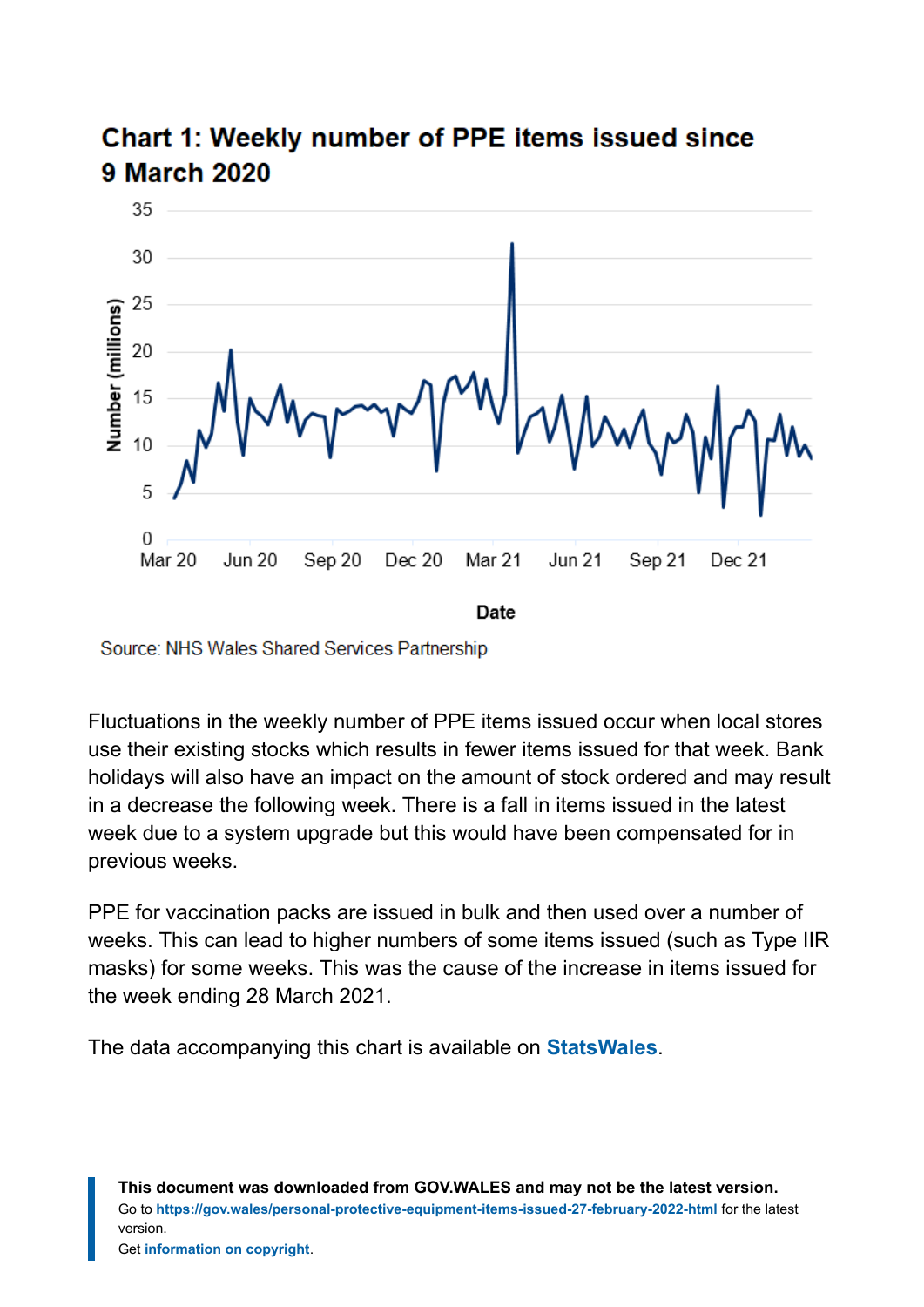# <span id="page-5-0"></span>**Quality and methodology information**

This data is management information provided to the Welsh Government by the NHS Wales Shared Services Partnership (NWSSP). NWSSP procures and distributes PPE for the health and social care sectors in Wales on behalf of the Welsh Government. We are publishing this to provide a weekly summary of PPE items issued while it remains relevant to the response to the coronavirus (COVID-19) pandemic. This data has not undergone the same level of quality assurance as official statistics and the data may be subject to future revisions.

Local health boards request items of PPE from NWSSP via an online system. These items are then distributed from the NWSSP warehouses on scheduled delivery slots. Processes also exist for local health boards to request emergency deliveries of PPE if needed, and these emergency deliveries of PPE are included in this data. It is possible for some items to occasionally be rationed if stocks are low. Local health boards hold their own stocks of PPE and may also obtain supplies separately to this process. Data includes stock issued from NWSSP only and does not include any stock procured directly by the NHS or local authorities. The data will include PPE procured directly by NWSSP as well as PPE distributed to NWSSP by the UK Government. It reflects a snapshot at a point in time of a dynamic position.

PPE for vaccination packs are issued in bulk and then used over a number of weeks. This can lead to higher numbers of some items issued (such as Type IIR masks) for some weeks.

This release reports on PPE items issued since 9 March 2020 as this represents the point at which the current reporting arrangements were established.

England: **[PPE distribution statistics \(England\) \(GOV.UK\)](https://www.gov.uk/government/collections/ppe-distribution-statistics-england)** and **[Coronavirus](https://www.gov.uk/guidance/coronavirus-covid-19-statistics-and-analysis) [\(COVID-19\) statistics and analysis \(GOV.UK\)](https://www.gov.uk/guidance/coronavirus-covid-19-statistics-and-analysis)**

Scotland: **[Coronavirus \(COVID-19\) PPE distribution statistics \(Scottish](https://www.gov.scot/publications/coronavirus-covid-19-ppe-distribution-statistics/) [Government\)](https://www.gov.scot/publications/coronavirus-covid-19-ppe-distribution-statistics/)**

Northern Ireland: **[Coronavirus \(COVID-19\) statistics \(Northern Ireland](https://www.nisra.gov.uk/statistics/ni-summary-statistics/coronavirus-covid-19-statistics)**

**This document was downloaded from GOV.WALES and may not be the latest version.** Go to **<https://gov.wales/personal-protective-equipment-items-issued-27-february-2022-html>** for the latest version.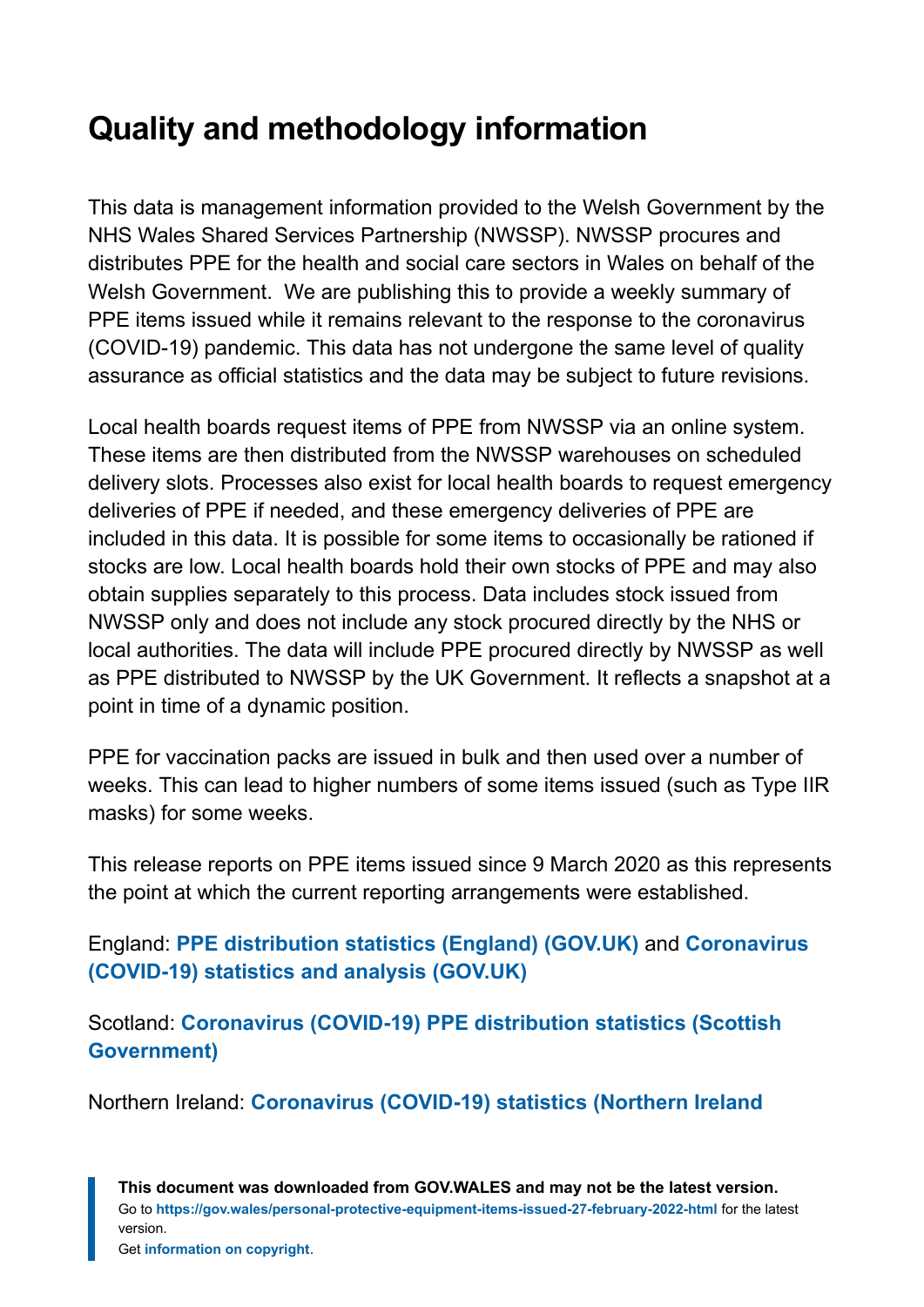#### **[Statistics and Research Agency\)](https://www.nisra.gov.uk/statistics/ni-summary-statistics/coronavirus-covid-19-statistics)**

These data are not comparable due to different definitions and breakdowns of PPE items between nations.

Data included in this release is correct at 8pm on 27 February 2022.

## **National Statistics status**

These statistics are not National Statistics. However, as far as has been practicable, they have been collected and validated in accordance with the pillars and principles within the **[Code of Practice for Statistics](https://code.statisticsauthority.gov.uk/)**. We continue to develop the data collection and quality assurance process to improve the data.

These statistics have been produced quickly in response to developing world events.

## **Well-being of Future Generations Act**

The Well-being of Future Generations Act 2015 is about improving the social, economic, environmental and cultural wellbeing of Wales. The Act puts in place seven wellbeing goals for Wales. These are for a more equal, prosperous, resilient, healthier and globally responsible Wales, with cohesive communities and a vibrant culture and thriving Welsh language. Under section (10)(1) of the Act, the Welsh Ministers must (a) publish indicators ("national indicators") that must be applied for the purpose of measuring progress towards the achievement of the wellbeing goals, and (b) lay a copy of the national indicators before Senedd Cymru. Under section 10(8) of the Well-being of Future Generations Act, where the Welsh Ministers revise the national indicators, they must as soon as reasonably practicable (a) publish the indicators as revised and (b) lay a copy of them before the Senedd. These national indicators were laid before the Senedd in 2021. The indicators laid on 14 December 2021 replace the set laid on 16 March 2016.

Information on the indicators, along with narratives for each of the wellbeing

**This document was downloaded from GOV.WALES and may not be the latest version.** Go to **<https://gov.wales/personal-protective-equipment-items-issued-27-february-2022-html>** for the latest version.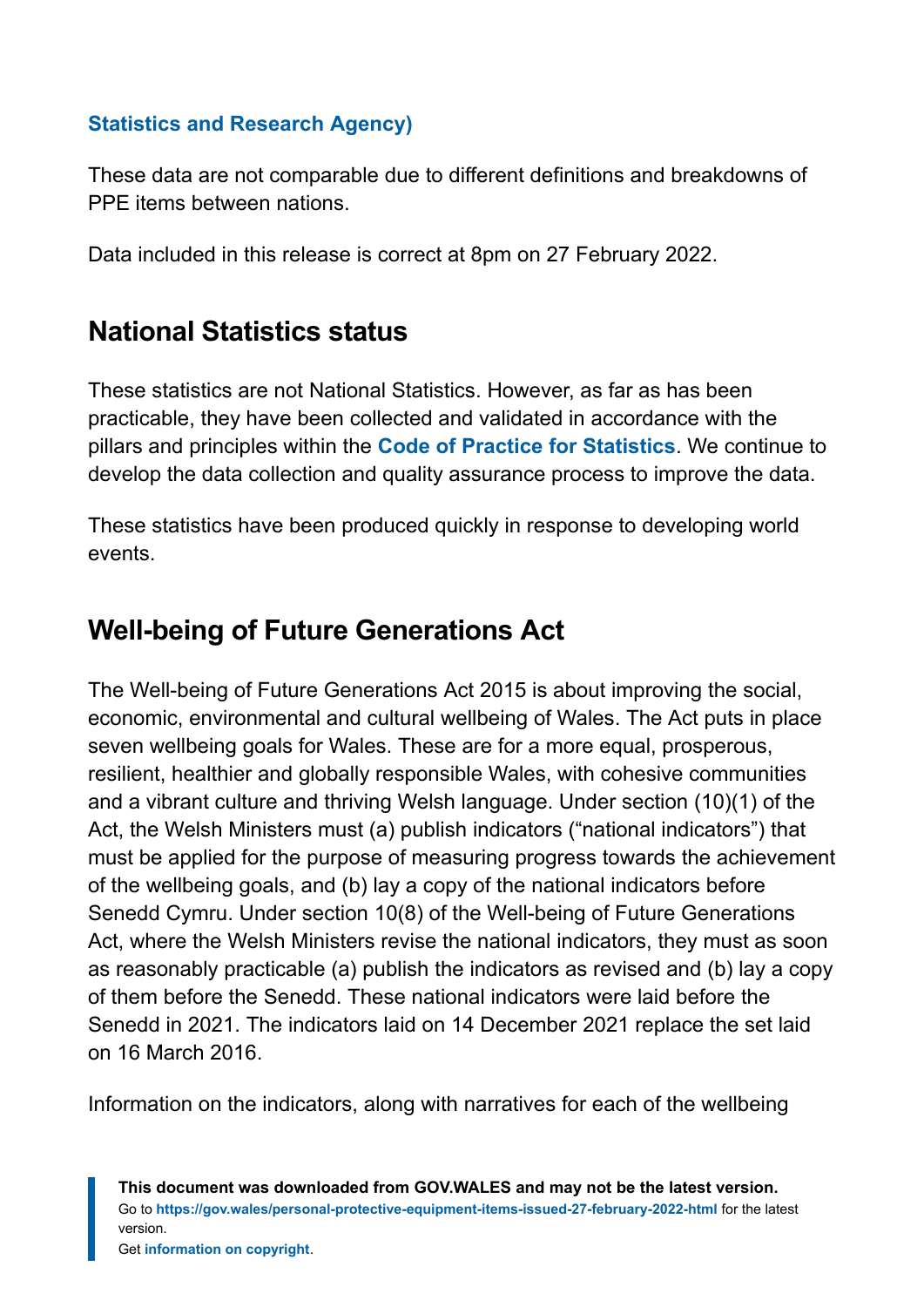goals and associated technical information is available in the **[Wellbeing of](https://gov.wales/wellbeing-wales) [Wales report](https://gov.wales/wellbeing-wales)**.

Further information on the **[Well-being of Future Generations \(Wales\) Act](https://gov.wales/well-being-future-generations-wales-act-2015-guidance) [2015](https://gov.wales/well-being-future-generations-wales-act-2015-guidance)**.

The statistics included in this release could also provide supporting narrative to the national indicators and be used by public services boards in relation to their local wellbeing assessments and local wellbeing plans.

## **Next update**

Thursday 31 March 2022.

### **We want your feedback**

We welcome any feedback on any aspect of these statistics which can be provided by email to **[kas.covid19@gov.wales](mailto:KAS.COVID19@gov.wales)**.

# <span id="page-7-0"></span>**Contact details**

Statistician: Lisa Bloemberg Telephone: 0300 025 0166 Email: **[kas.covid19@gov.wales](mailto:KAS.COVID19@gov.wales)**

Media: 0300 025 8099

SFR 71/2022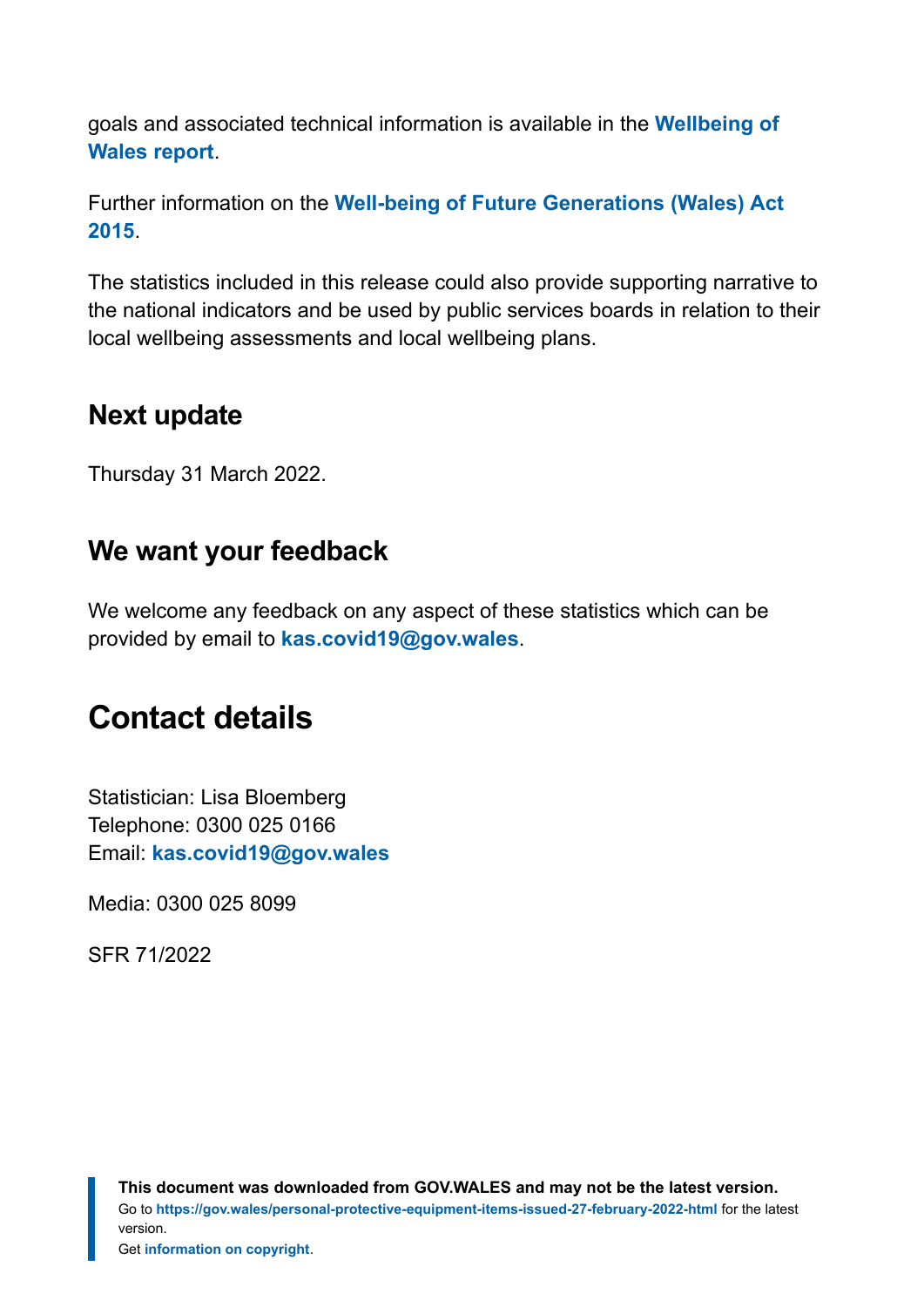# **About this document**

This document is a copy of the web page **[Personal protective equipment](https://gov.wales/personal-protective-equipment-items-issued-27-february-2022-html) [items issued: up to 27 February 2022](https://gov.wales/personal-protective-equipment-items-issued-27-february-2022-html)** downloaded.

Go to **[https://gov.wales/personal-protective-equipment-items](https://gov.wales/personal-protective-equipment-items-issued-27-february-2022-html)[issued-27-february-2022-html](https://gov.wales/personal-protective-equipment-items-issued-27-february-2022-html)** for the latest version.

This document may not be fully accessible, for more information refer to our **[accessibility statement](https://gov.wales/accessibility-statement-govwales)**.